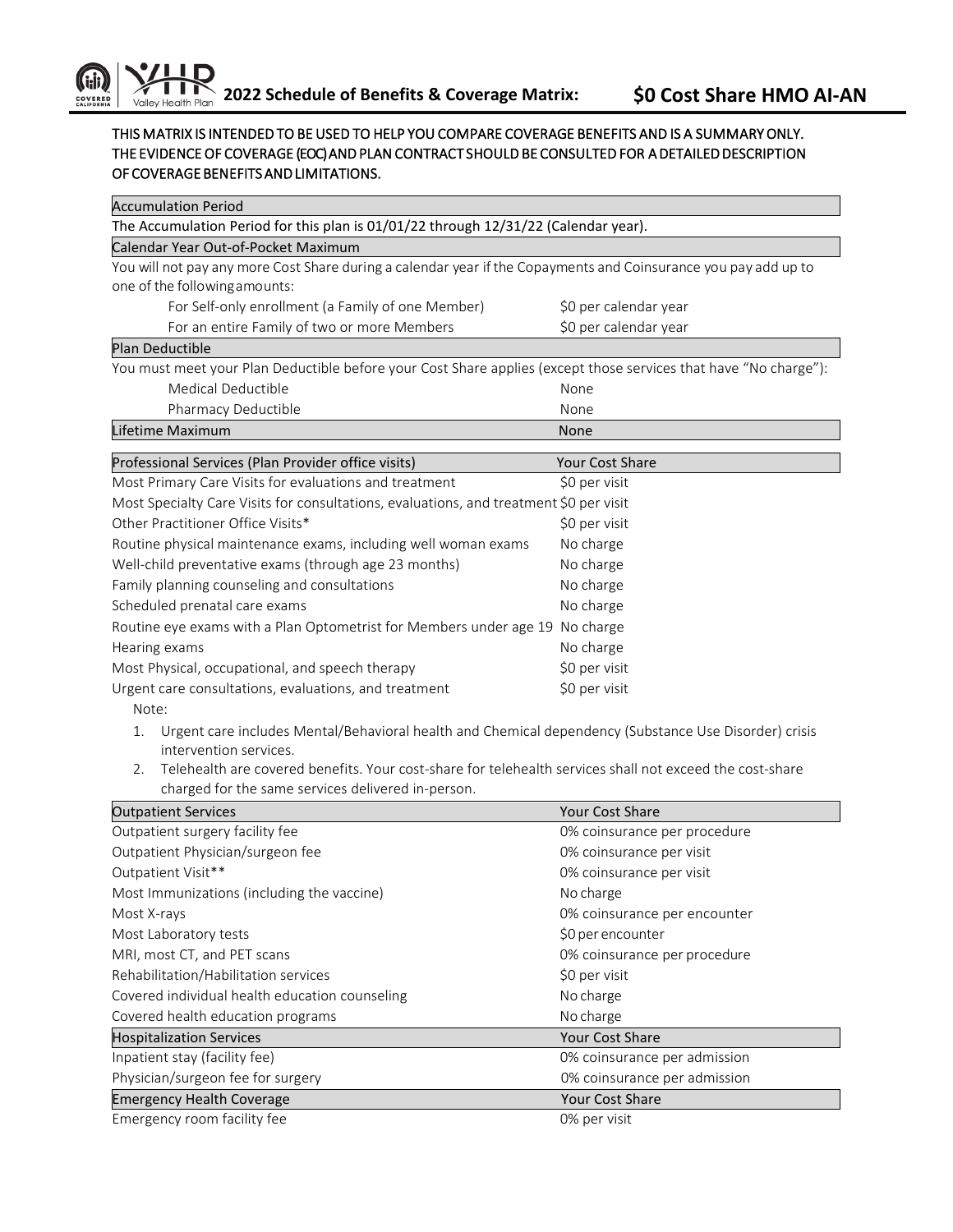**2022 Schedule of Benefits & Coverage Matrix: \$0 Cost Share HMO AI-AN** 

Emergency room physician fee No charge No charge

Note: Emergency room fees do not apply if admitted directly to the hospital as an inpatient for Covered Services.

| <b>Ambulance Services</b>                                              |                                              |                                              | <b>Your Cost Share</b>                   |
|------------------------------------------------------------------------|----------------------------------------------|----------------------------------------------|------------------------------------------|
| Ambulance Services                                                     |                                              |                                              | 0% coinsurance per trip                  |
|                                                                        | <b>Prescription Drug Coverage</b>            |                                              | Your Cost Share                          |
| Covered outpatient items in accord with our drug formulary guidelines: |                                              |                                              |                                          |
| Tier 1                                                                 |                                              | At a Plan Pharmacy or our mail order service | 0% coinsurance for up to a 30-day supply |
| Tier 2                                                                 |                                              | At a Plan Pharmacy or our mail order service | 0% coinsurance for up to a 30-day supply |
| Tier 3                                                                 | At a Plan Pharmacy or our mail order service |                                              | 0% coinsurance for up to a 30-day supply |
| Tier 4                                                                 | Items at a Plan Pharmacy                     |                                              | 0% coinsurance for up to a 30-day supply |
| <b>Drug Tiers</b><br>Categories                                        |                                              |                                              |                                          |

| DIUR TIETS               | Calegories                                                                                                                                                          |  |
|--------------------------|---------------------------------------------------------------------------------------------------------------------------------------------------------------------|--|
|                          | • Most generic drugs and                                                                                                                                            |  |
|                          | . Low cost preferred brands                                                                                                                                         |  |
| $\overline{\phantom{a}}$ | •Non-preferred generic drugs;                                                                                                                                       |  |
|                          | . Preferred brand name drugs; and                                                                                                                                   |  |
|                          | • Any other drugs recommended by plan's pharmaceutical, and therapeutics (P&T) committee based on<br>drug safety, efficacy and cost.                                |  |
| 3                        | . Non-preferred brand name drugs or;                                                                                                                                |  |
|                          | •Drugs that are recommended by P&T committee based on drug safety, efficacy, and cost or;                                                                           |  |
|                          | •Generally, have a preferred and often less costly therapeutic alternative at a lower tier.                                                                         |  |
| 4                        | •Drugs that are biologics and drugs that the Food and Drug Administration (FDA) or drug manufacturer<br>requires to be distributed through to specialty pharmacies; |  |
|                          | •Drugs that requires the enrollee to have special training or, clinical<br>monitoring;                                                                              |  |
|                          | • Drugs that cost the health plan (net of rebates) more than six hundred dollars (\$600) net of rebates for a<br>one-month supply.                                  |  |
|                          |                                                                                                                                                                     |  |

Note: Member's cost-sharing will be the lower of the pharmacy's retail price for a prescription drug or the applicable cost-sharing amount for the drug and such expenditures will accrue to the deductible and out-ofpocket maximum limit.

| Mental/Behavioral Health (MH) Services       | Your Cost Share                             |  |  |
|----------------------------------------------|---------------------------------------------|--|--|
| Inpatient:                                   |                                             |  |  |
| MH psychiatric hospitalization fee           | 0% coinsurance per admission                |  |  |
| MH psychiatric physician/surgeon fee         | 0% coinsurance per admission                |  |  |
| MH psychiatric observation                   | Included in psychiatric hospitalization fee |  |  |
| MH psychological testing                     | Included in psychiatric hospitalization fee |  |  |
| MH individual and group treatment            | Included in psychiatric hospitalization fee |  |  |
| MH individual and group evaluation           | Included in psychiatric hospitalization fee |  |  |
| MH crisis residential program                | 0% coinsurance per admission                |  |  |
| Outpatient:                                  |                                             |  |  |
| MH office visits                             | 0% coinsurance                              |  |  |
| MH monitoring of drug therapy                | 0% coinsurance                              |  |  |
| MH individual and group treatment            | 0% coinsurance                              |  |  |
| MH individual and group evaluation           | 0% coinsurance                              |  |  |
| <b>Outpatient, Other Items and Services:</b> |                                             |  |  |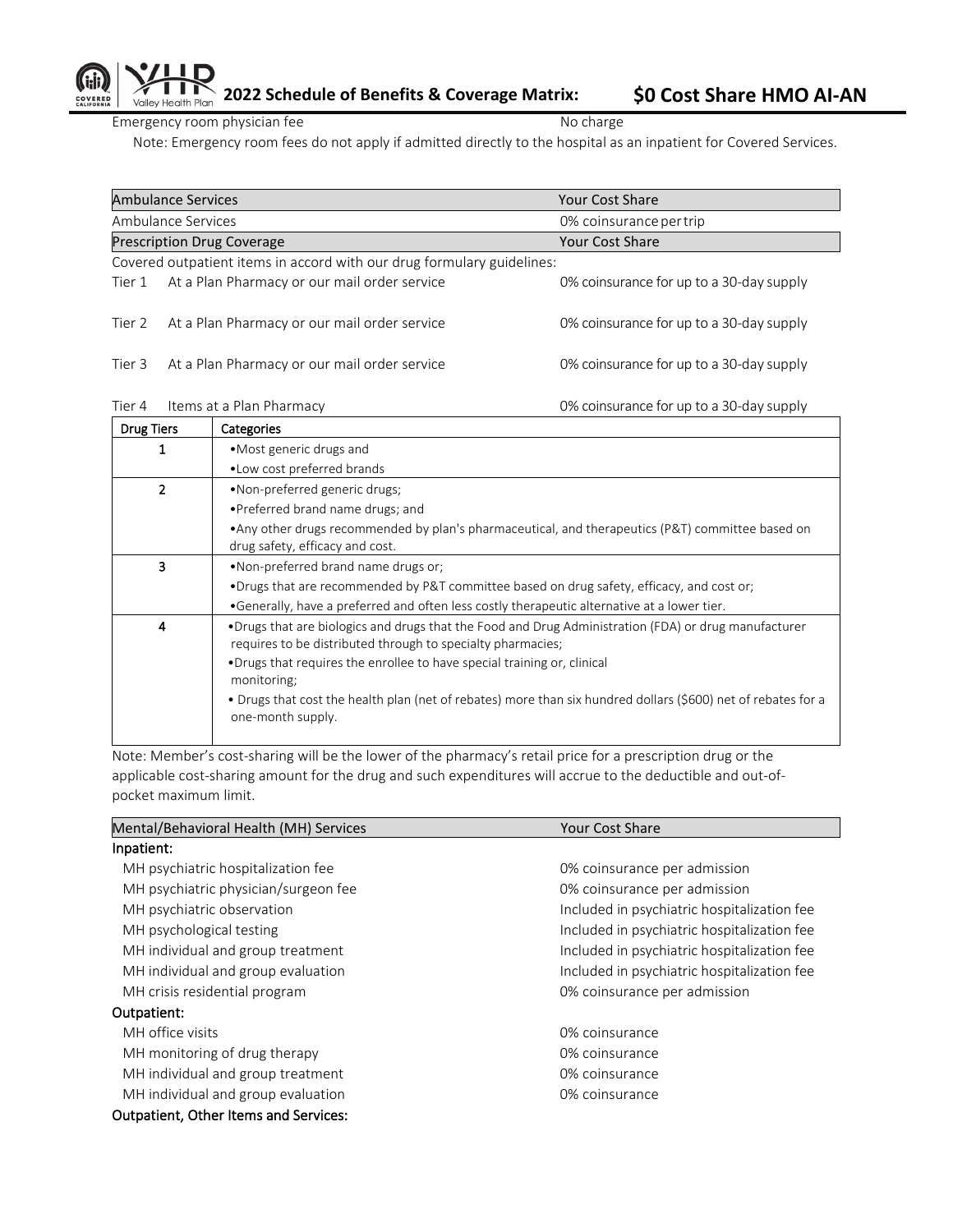

**2022 Schedule of Benefits & Coverage Matrix: \$0 Cost Share HMO AI-AN** 

| Applied behavior analysis and behavioral health treatment                                                                                                                                                                                                                                                   | 0% coinsurance |
|-------------------------------------------------------------------------------------------------------------------------------------------------------------------------------------------------------------------------------------------------------------------------------------------------------------|----------------|
| MH multidisciplinary treatment in an intensive outpatient                                                                                                                                                                                                                                                   |                |
| psychiatric treatment program                                                                                                                                                                                                                                                                               | 0% coinsurance |
| Neuropsychological testing                                                                                                                                                                                                                                                                                  | 0% coinsurance |
| MH partial hospitalization                                                                                                                                                                                                                                                                                  | 0% coinsurance |
| MH psychological testing                                                                                                                                                                                                                                                                                    | 0% coinsurance |
| $\mathbf{M}$ , $\mathbf{L}$ , $\mathbf{L}$ , $\mathbf{L}$ , $\mathbf{L}$ , $\mathbf{L}$ , $\mathbf{L}$ , $\mathbf{L}$ , $\mathbf{L}$ , $\mathbf{L}$ , $\mathbf{L}$ , $\mathbf{L}$ , $\mathbf{L}$ , $\mathbf{L}$ , $\mathbf{L}$ , $\mathbf{L}$ , $\mathbf{L}$ , $\mathbf{L}$ , $\mathbf{L}$ , $\mathbf{L}$ , |                |

Note: Telehealth are covered benefits. Your cost-share for telehealth services shall not exceed the cost-share charged for the same services delivered in-person.

| Chemical Dependency (Substance Use Disorder) Services | <b>Your Cost Share</b>          |  |  |
|-------------------------------------------------------|---------------------------------|--|--|
| Inpatient:                                            |                                 |  |  |
| Chemical dependency hospitalization fee               | 0% coinsurance per admission    |  |  |
| Chemical dependency physician/surgeon fee             | 0% coinsurance per admission    |  |  |
| Inpatient detoxification                              | Included in hospitalization fee |  |  |
| Individual and group treatment                        | Included in hospitalization fee |  |  |
| Individual and group chemical dependency counseling   | Included in hospitalization fee |  |  |
| Individual and group evaluation                       | Included in hospitalization fee |  |  |
| Transitional residential recovery services            | 0% coinsurance per admission    |  |  |
| Outpatient:                                           |                                 |  |  |
| Chemical dependency office visits                     | 0% coinsurance                  |  |  |
| Chemical dependency individual and group evaluation   | 0% coinsurance                  |  |  |
| Chemical dependency individual and group counseling   | 0% coinsurance                  |  |  |
| Methadone Maintenance                                 | 0% coinsurance                  |  |  |
| <b>Outpatient, Other Items and Services:</b>          |                                 |  |  |
| Chemical dependency intensive outpatient programs     | 0% coinsurance                  |  |  |
| Chemical dependency day treatment programs            | 0% coinsurance                  |  |  |
|                                                       |                                 |  |  |

Note: Telehealth are covered benefits. Your cost-share for telehealth services shall not exceed the cost-share charged for the same services delivered in-person.

| Durable Medical Equipment (DME)                                                    | <b>Your Cost Share</b>   |
|------------------------------------------------------------------------------------|--------------------------|
| DME items that are essential health benefits                                       | 0% coinsurance           |
| <b>Home Health Services</b>                                                        | <b>Your Cost Share</b>   |
| Home health care (up to 100 visits per calendar year)                              | 0% coinsurance per visit |
| Other                                                                              | <b>Your Cost Share</b>   |
| Eyeglasses or contact lenses for Members under age 19:                             |                          |
| Eyeglass frame from selected styles per calendar year                              | No charge                |
| Standard contact lenses per calendar                                               | No charge                |
| Regular eyeglasses lenses per calendar year                                        | No charge                |
| Note: Limited to one pair of glasses per year (contact lenses in lieu of glasses). |                          |
| Skilled Nursing Facility care (up to 100 days per benefit period)                  | 0% coinsurance           |
| Hospice care                                                                       | No charge                |
| <b>Dental Services</b>                                                             |                          |

 For associated cost-sharing such as oral exam, preventive cleaning, medically necessary orthodontics, etc. please see Liberty Dentals schedule of benefits with the appropriate cost-amounts.

## Notes:

\* Other Practitioner Office Visits include visits not provided by either Primary Care or Specialty Practitioners.

\*\* Outpatient Visit includes but not limited to the following types of outpatient visits: outpatient chemotherapy, outpatient radiation, outpatient infusion therapy and outpatient dialysis and similar outpatient services.